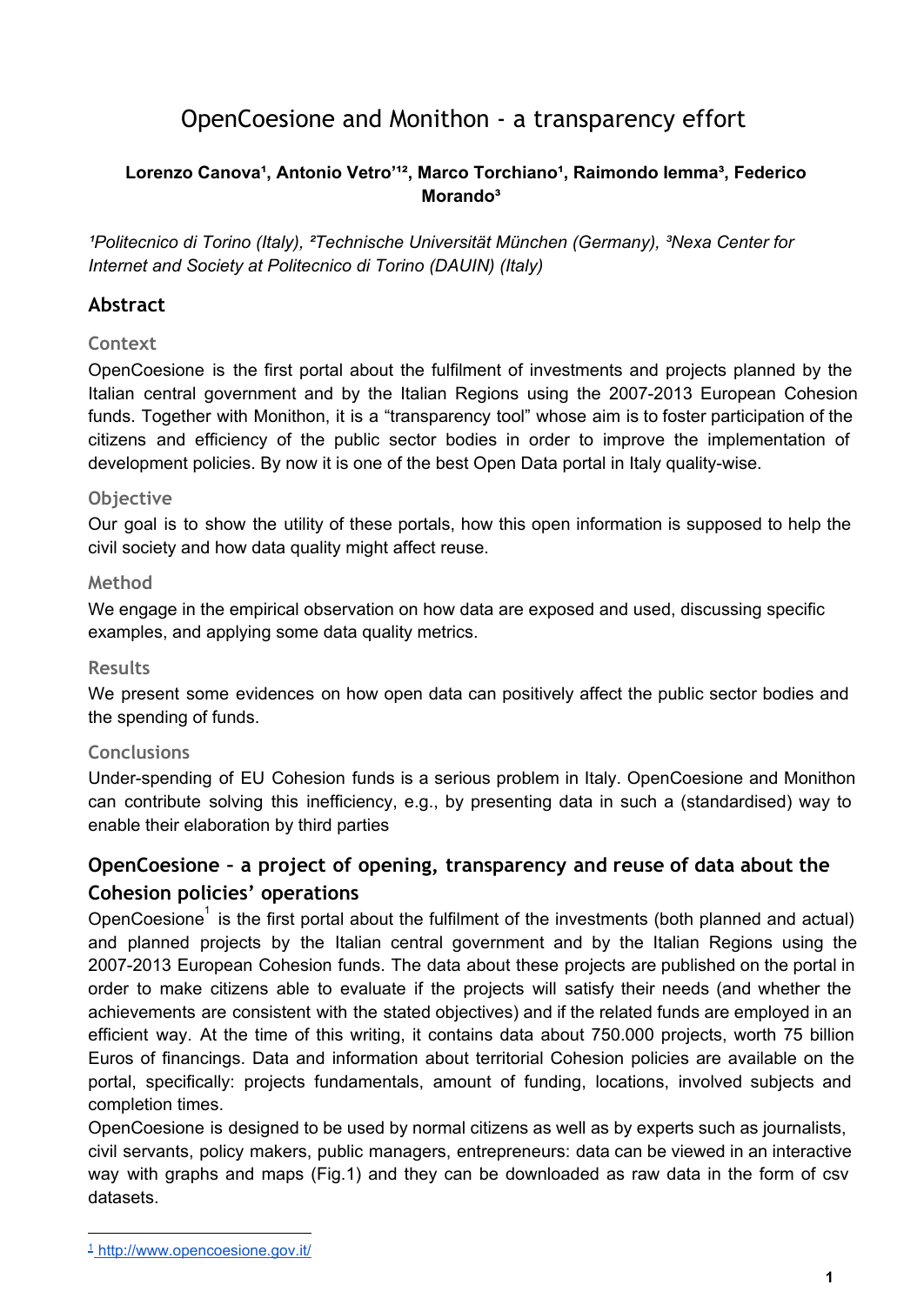The aim of OpenCoesione is to foster transparency, participation of the citizens, tracking of expenditures (which is useful for the public sector itself, as well) and, more in general, economic development, in particular at the local level.

The portal also makes available a feedback procedure for suggestions, warnings for errors or missing projects, requests for specific elaborations of data, and for sharing examples of reuse of data.

The sources of the data are: in the matter of the EU structural funds<sup>2</sup>, the central monitoring systems fed by the funds' beneficiaries; in the matter of Italy's national Development and Cohesion Fund, also the resolutions of the Interministerial Committee for Economic Planning (CIPE), which assigns resources to single interventions<sup>3</sup>. In particular, the information about the 2007-2013 funds are gathered by a single monitoring system managed by the General State Accounting Department (RGS – Ragioneria Generale dello Stato) of Italy's Ministry of Economy and Finance. The regional and national governments that manage the funds therefore represent the main authoritative sources for the information published on the OpenCoesione portal.

The software used for OpenCoesione has not been released as open-source. Its data are released under the licence CC BY-SA  $3.0<sup>4</sup>$ , that qualifies as an open license according to the Open Definition <sup>5</sup>. Therefore it is possible to reproduce, distribute and communicate data and analyses to the public, also for commercial purposes (as long as the business model of the relevant commercial activity is compatible with the requirement to distribute derivative works under the same terms of the original work, i.e., CC BY-SA, version 3.0 or later/compatible license).



**Fig.1 OpenCoesione's interactive interface and maps**

<sup>&</sup>lt;sup>2</sup> [http://en.wikipedia.org/wiki/Structural\\_Funds\\_and\\_Cohesion\\_Fund](http://www.google.com/url?q=http%3A%2F%2Fwww.adnkronos.com%2FIGN%2FNews%2FEconomia%2FDelrio-grave-ritardo-su-fondi-strutturali-rischiamo-di-perdere-5mld_321421100276.html&sa=D&sntz=1&usg=AFQjCNH0bvYyUOHaTyApC4655qD1Bfjh5w)

<sup>3</sup>[source:](http://www.google.com/url?q=http%3A%2F%2Fwww.adnkronos.com%2FIGN%2FNews%2FEconomia%2FDelrio-grave-ritardo-su-fondi-strutturali-rischiamo-di-perdere-5mld_321421100276.html&sa=D&sntz=1&usg=AFQjCNH0bvYyUOHaTyApC4655qD1Bfjh5w) [http://www.opencoesione.gov.it/progetto/en/](http://www.google.com/url?q=http%3A%2F%2Fwww.adnkronos.com%2FIGN%2FNews%2FEconomia%2FDelrio-grave-ritardo-su-fondi-strutturali-rischiamo-di-perdere-5mld_321421100276.html&sa=D&sntz=1&usg=AFQjCNH0bvYyUOHaTyApC4655qD1Bfjh5w)

 $4$  https://creativecommons.org/licenses/by-sa/3.0/

<sup>5</sup> [http://opendefinition.org/od/](http://www.google.com/url?q=http%3A%2F%2Fwww.adnkronos.com%2FIGN%2FNews%2FEconomia%2FDelrio-grave-ritardo-su-fondi-strutturali-rischiamo-di-perdere-5mld_321421100276.html&sa=D&sntz=1&usg=AFQjCNH0bvYyUOHaTyApC4655qD1Bfjh5w)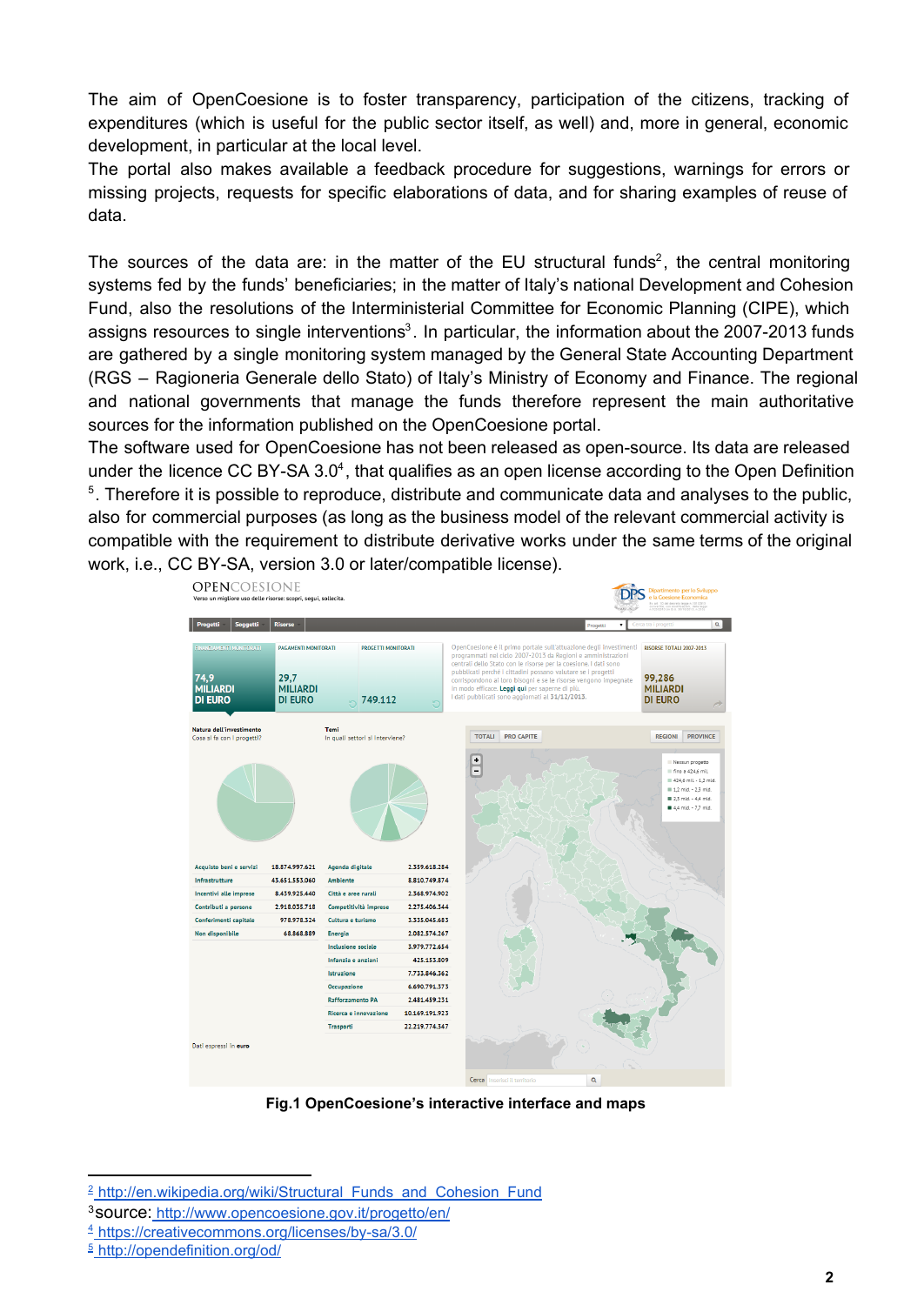### **Visits on OpenCoesione**

Since its launch, in July 2012, OpenCoesione has had a good impact, at least in terms of awareness and media coverage, showing that there is interest in the open data made available by the Italian government. As a matter of fact, the visits to the Open Coesione portal, from July 2012 until March 2013, are:

- 700.000 pages have been visualized
- 140.000 unique visitors
- 180.000 visits
- 8% of visits from foreign countries
- 2 minutes average time on site
- 1000 downloads of the full "projects" file

## **Monithon – citizens' collaboration to help transparency**

Monithon $\degree$  is an independently developed initiative to promote the citizen monitoring of projects funded by the Cohesion policy in Italy. Monitoring is possible thanks to the combination of citizens' collaboration and open government data. The goal is to check the thousands of projects funded by both the EU and the State through Cohesion Policy. The Monithon initiative takes this transparency challenge even further than OpenCoesione: it asks citizens to actively engage with open government data and to produce with them valuable information. The goal is to improve citizens' use of open data to make them feel closer to public policies and to let them know how the public money and EU funds have been spent. By contributing to Monithon, besides giving advantages to the whole community, citizens also contribute to the public mission themselves: they can signal errors, report on the actual development of projects, fill in missing information, and eventually assess the efficacy and efficiency of the funding. As explained in the website of Monithon<sup>7</sup>: ""Moni-thon" comes from "monitor" and "marathon", and this is precisely what the platform seeks to help with an intensive activity of observing and reporting. Citizens, journalist, experts, researchers – or all combined – collect information on a specific project from the database and upload it on the website. This information – which can be in the form of interviews, quantitative data, pictures, videos, etc. - is then aggregated and geo-referenced on the Monithon platform, to create a form of civic, bottom-up, collective storytelling." Moreover, thanks to the (third party's) Ushahidi<sup>8</sup> smartphone application, it is possible to participate in Monithon at any time. Anyone can do this individually, but if done collectively, during the Monithon Days, the whole activity increases its importance and therefore its effectiveness. The Monithon Days are basically events in which a group of people explores a specific area and gather information about projects of local interest.

### **Benefits of Monithon**

The lack of transparency on how public money is spent and the lack of control over the projects status are two of the main reasons for the slow pace in implementing development policies. This is a particularly hot topic in Italy at present given the low absorption rate of EU Structural Funds (Katsarova, 2013). Monithon Days and singular reports have already occurred with success in several locations, even if Monithon is still in its beta version.

Over 43 major projects have been monitored, 22 of them in 2014. Problems have been detected in several projects, some of them have been stopped for many years due to project approval issues (e.g: the rail circuit in Palermo has been stopped for 9 years<sup>10</sup>), or they have suffered several delays

<sup>9</sup>just 40% of the funds are [absorbed,](http://www.google.com/url?q=http%3A%2F%2Fit.wikipedia.org%2Fwiki%2FUshahidi&sa=D&sntz=1&usg=AFQjCNEYTQR__ClZNFgitP5DQI7fxAltYw) it's one of the worst in Europe, a useful picture is given here: [http://www.insideurope.eu/node/403](http://www.google.com/url?q=http%3A%2F%2Fwww.insideurope.eu%2Fnode%2F403&sa=D&sntz=1&usg=AFQjCNHU7-MDNXNDe55-Xr8cqQ_tvANmVw)

<sup>6</sup> [http://www.monithon.it/](http://www.google.com/url?q=http%3A%2F%2Fwww.monithon.it%2Fpage%2Findex%2F2&sa=D&sntz=1&usg=AFQjCNE18gD1ww3htNULD3U8GLt4YeIbbQ)

<sup>7</sup> [http://www.monithon.it/page/index/2](http://www.google.com/url?q=http%3A%2F%2Fveprints.unica.it%2F220%2F1%2F06-03.pdf&sa=D&sntz=1&usg=AFQjCNFNwF3Q_vn1MupUbn4_nuSKRY8jyw)

<sup>8</sup> [http://en.wikipedia.org/wiki/Ushahidi](http://www.google.com/url?q=http%3A%2F%2Fit.wikipedia.org%2Fwiki%2FUshahidi&sa=D&sntz=1&usg=AFQjCNEYTQR__ClZNFgitP5DQI7fxAltYw)

<sup>10</sup> [http://www.monithon.it/reports/view/95](http://www.google.com/url?q=http%3A%2F%2Fveprints.unica.it%2F220%2F1%2F06-03.pdf&sa=D&sntz=1&usg=AFQjCNFNwF3Q_vn1MupUbn4_nuSKRY8jyw)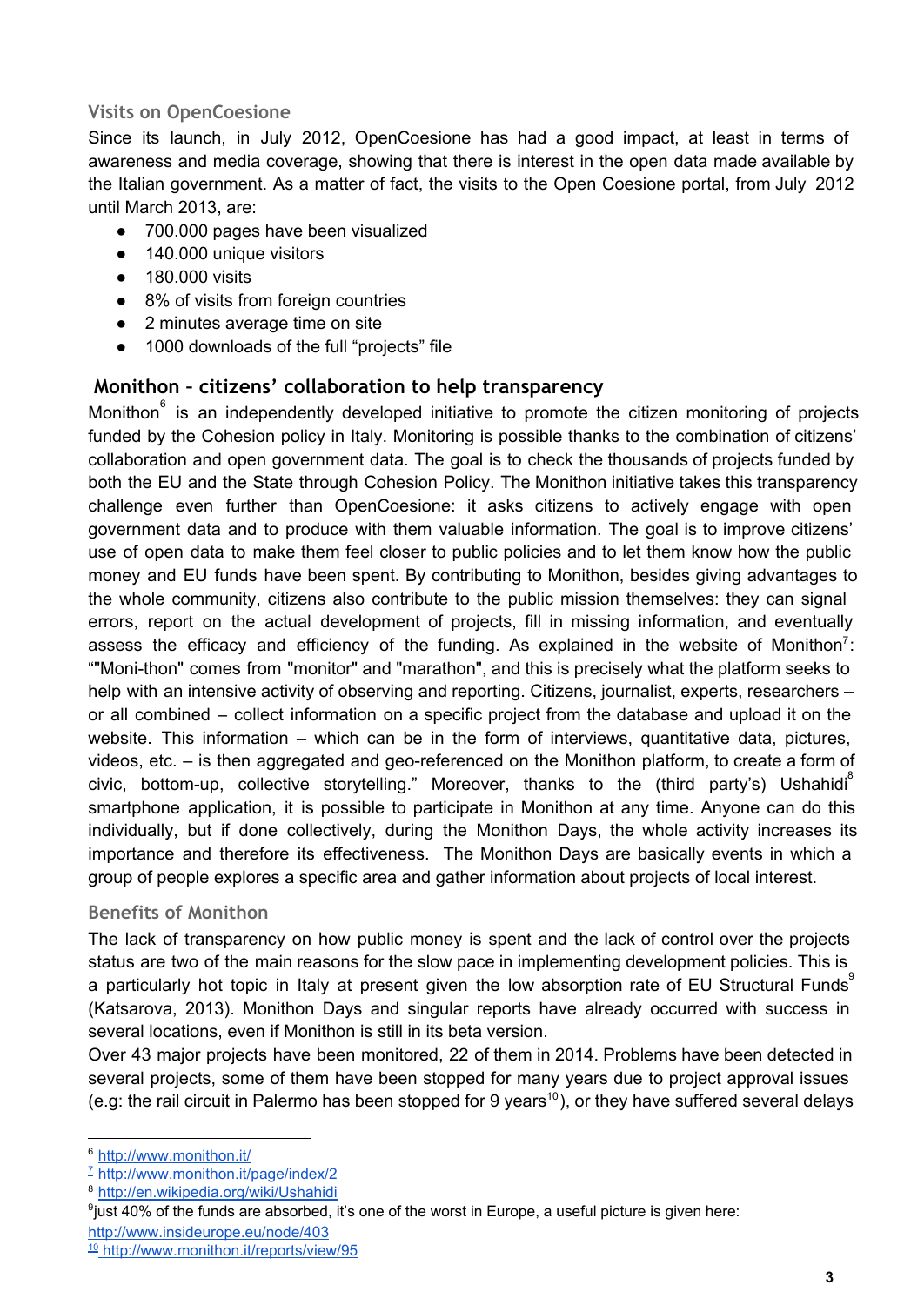due to inefficiencies<sup>11</sup>. Once the problems and the defective projects have been discovered it is way easier to take the necessary steps for both the central government and the citizens.

# **Quality of Open Data**

In Italy most of the information is dispersed across a large number of managing authorities and lots of the available data are published in PDF format; they qualify for one star according to the Five Star Open Data evaluation ( $F\text{SOD}$ )<sup>12</sup>, in fact they lack machine readability. During the latest years there has been an increasing use of the Open Data by the public sector bodies<sup>13</sup>, even if the level of openness of other countries like the UK, is still far to reach.

In OpenCoesione, however, datasets are published in a machine readable and non proprietary csv format (deserving three stars FSOD). Moreover, together with the data, a good set of metadata is provided, making the understanding of the dataset easier to process and elaborate for all kind of users.

Different datasets in OpenCoesione are published, which regards distinct type of fundings<sup>14</sup> but share the same data structure, allowing comparative analyses among them. In each group there are different datasets: "projects" (representing the funded projects), "subjects" (that is either the Programming Authority, or the recipient of the funding), "locations" (representing projects' location data) and "payments" (payments made for each project)<sup>15</sup>. For each dataset there is a standard set of attributes, for example for "projects" there are 74 attributes describing: financial values, description values, time values and flags (warning values for incoherences).

Before being published the data through pre-processing, to guarantee readability and coherence. This task is performed by the central monitoring system who manages the data coming from local governments.

During this process the data are verified taking into account different aspects, for each section (identification data, financial data, information over the subjects and procedures) completeness correctness and coherence<sup>16</sup> are controlled with several different tests. Analyzing 70.264 projects, several errors have been found doing this kind of controls: 530 errors in the ID of the project (either missing, or wrong), 4245 errors/incoherencies in financial sections, 1098 errors in the location of the projects, 185 incoherencies in procedures' informations (Romano, 2013).

After these quality checks, some minor data quality issues have still been found by the authors of this paper on the published data:

- a small percentage of fundings (0.5%, but corresponding to approximately 50000 funding records) is below 1 Euro. They might indicate an error, if the numbers were expressed in thousands of Euro instead of Euro units (as declared in the metadata), the resulting error, corresponding to mis-tracked projects, would be of roughly 50 million Euro.
- there are some problems of completeness (missing values) in the sections regarding the start/end day of a project;
- concerning the description of the project, there are some problems in understanding the project's categorisations (e.g., mismatches such as a project aimed at increasing women employment categorised as "youth and elderly");
- the data domains are not specified in details, leading thus to confusion when trying to interpret empty cells and verifying the correctness of data.

These data quality issues do not invalidate the utility of the open information provided in OpenCoesione. In fact its level of quality is much higher in respect to the average quality in italian open data, which we are observing in an ongoing study (Vetrò, Torchiano, 2013).

<sup>11</sup> [http://www.monithon.it/reports/view/105](http://www.google.com/url?q=http%3A%2F%2Fveprints.unica.it%2F220%2F1%2F06-03.pdf&sa=D&sntz=1&usg=AFQjCNFNwF3Q_vn1MupUbn4_nuSKRY8jyw)

<sup>12</sup> [http://5stardata.info/](http://www.google.com/url?q=http%3A%2F%2Fwww.adnkronos.com%2FIGN%2FNews%2FEconomia%2FDelrio-grave-ritardo-su-fondi-strutturali-rischiamo-di-perdere-5mld_321421100276.html&sa=D&sntz=1&usg=AFQjCNH0bvYyUOHaTyApC4655qD1Bfjh5w)

<sup>13</sup> [http://www.dati.gov.it/content/infografica](http://www.google.com/url?q=http%3A%2F%2Fwww.adnkronos.com%2FIGN%2FNews%2FEconomia%2FDelrio-grave-ritardo-su-fondi-strutturali-rischiamo-di-perdere-5mld_321421100276.html&sa=D&sntz=1&usg=AFQjCNH0bvYyUOHaTyApC4655qD1Bfjh5w)

<sup>&</sup>lt;sup>14</sup>type of fundings: European Structural funds, funds for Cohesion and [Development,](http://www.google.com/url?q=http%3A%2F%2Fwww.adnkronos.com%2FIGN%2FNews%2FEconomia%2FDelrio-grave-ritardo-su-fondi-strutturali-rischiamo-di-perdere-5mld_321421100276.html&sa=D&sntz=1&usg=AFQjCNH0bvYyUOHaTyApC4655qD1Bfjh5w) CIPE funds <sup>15</sup>further [information](http://www.google.com/url?q=http%3A%2F%2Fwww.adnkronos.com%2FIGN%2FNews%2FEconomia%2FDelrio-grave-ritardo-su-fondi-strutturali-rischiamo-di-perdere-5mld_321421100276.html&sa=D&sntz=1&usg=AFQjCNH0bvYyUOHaTyApC4655qD1Bfjh5w) here: [http://www.opencoesione.gov.it/progetto/en/](http://www.google.com/url?q=http%3A%2F%2Fwww.adnkronos.com%2FIGN%2FNews%2FEconomia%2FDelrio-grave-ritardo-su-fondi-strutturali-rischiamo-di-perdere-5mld_321421100276.html&sa=D&sntz=1&usg=AFQjCNH0bvYyUOHaTyApC4655qD1Bfjh5w)

 $16$ e.g.: between [procedural](http://www.google.com/url?q=http%3A%2F%2Fwww.adnkronos.com%2FIGN%2FNews%2FEconomia%2FDelrio-grave-ritardo-su-fondi-strutturali-rischiamo-di-perdere-5mld_321421100276.html&sa=D&sntz=1&usg=AFQjCNH0bvYyUOHaTyApC4655qD1Bfjh5w) data and physical data, or b[e](http://www.google.com/url?q=http%3A%2F%2Fwww.adnkronos.com%2FIGN%2FNews%2FEconomia%2FDelrio-grave-ritardo-su-fondi-strutturali-rischiamo-di-perdere-5mld_321421100276.html&sa=D&sntz=1&usg=AFQjCNH0bvYyUOHaTyApC4655qD1Bfjh5w)tween start/end date